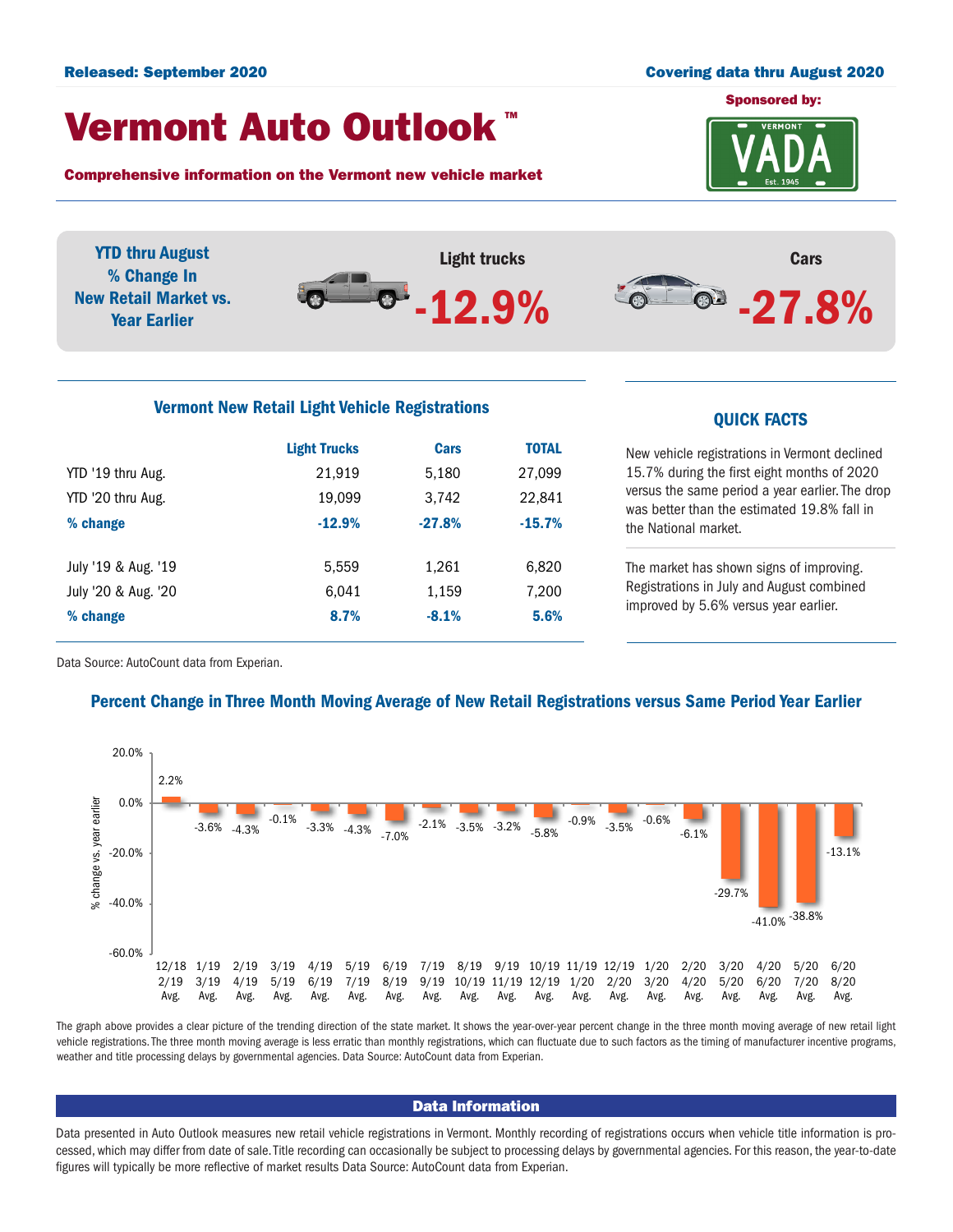#### Page 2 Released: September 2020



|                                 |                      |                                  |                     |                | Vermont New Retail Car and Light Truck Registrations |            |                      |            |                                      |                |
|---------------------------------|----------------------|----------------------------------|---------------------|----------------|------------------------------------------------------|------------|----------------------|------------|--------------------------------------|----------------|
|                                 |                      | July and Aug. Combined           |                     | YTD thru Aug.  |                                                      | <b>YTD</b> |                      |            |                                      |                |
|                                 | Number<br>of dealers | 2019                             | 2020                | % chg.         | 2019                                                 | 2020       | % chg.               | 2019       | Market Share (%)<br>2020             |                |
| <b>TOTAL</b>                    |                      | 6,820                            | 7,200               | 5.6%           | 27,099                                               | 22,841     | $-15.7%$             |            |                                      | Chg.           |
| Cars                            |                      | 1,261                            | 1,159               | $-8.1%$        | 5,180                                                | 3,742      | $-27.8%$             | 19.1       | 16.4                                 | $-2.7$         |
| <b>Trucks</b>                   |                      | 5,559                            | 6,041               | 8.7%           | 21,919                                               | 19,099     | $-12.9%$             | 80.9       | 83.6                                 | 2.7            |
|                                 |                      |                                  |                     |                |                                                      |            |                      |            |                                      |                |
| <b>Domestic Brands</b>          |                      | 2,930                            | 3,098               | 5.7%           | 11,785                                               | 10,170     | $-13.7%$             | 43.5       | 44.5                                 | $1.0\,$        |
| <b>European Brands</b>          |                      | 430                              | 605                 | 40.7%          | 1,813                                                | 1,677      | $-7.5%$              | 6.7        | 7.3                                  | 0.7            |
| Japanese Brands                 |                      | 3,231                            | 3,178               | $-1.6%$        | 12,482                                               | 10,069     | $-19.3%$             | 46.1       | 44.1                                 | $-2.0$         |
| Korean Brands                   |                      | 229                              | 319                 | 39.3%          | 1,019                                                | 925        | $-9.2%$              | 3.8        | 4.0                                  | 0.3            |
| Acura                           | 1                    | 27                               | 32                  | 18.5%          | 127                                                  | 89         | $-29.9%$             | 0.5        | 0.4                                  | $-0.1$         |
| Alfa Romeo                      | 1                    | 3                                | $\mathbf{1}$        | $-66.7%$       | $12\,$                                               | 6          | $-50.0%$             | 0.0        | 0.0                                  | 0.0            |
| Audi                            | 2                    | 69                               | 86                  | 24.6%          | 304                                                  | 261        | $-14.1%$             | 1.1        | 1.1                                  | 0.0            |
| <b>BMW</b>                      | $\mathbf{1}$         | 30                               | 45                  | 50.0%          | 134                                                  | 109        | $-18.7%$             | 0.5        | 0.5                                  | 0.0            |
| <b>Buick</b>                    | 9                    | 64                               | 94                  | 46.9%          | 395                                                  | 277        | $-29.9%$             | 1.5        | $1.2\,$                              | $-0.2$         |
| Cadillac                        | 5                    | 20                               | 8                   | $-60.0%$       | 73                                                   | 48         | $-34.2%$             | 0.3        | 0.2                                  | $-0.1$         |
| Chevrolet                       | 13                   | 660                              | 671                 | 1.7%           | 2,520                                                | 2,416      | $-4.1%$              | 9.3        | 10.6                                 | 1.3            |
| Chrysler                        | 10                   | 18                               | 15                  | $-16.7%$       | 75                                                   | 46         | $-38.7%$             | 0.3        | 0.2                                  | $-0.1$         |
| Dodge                           | 9                    | 40                               | 51                  | 27.5%          | 191                                                  | 146        | $-23.6%$             | 0.7        | 0.6                                  | $-0.1$         |
| <b>FIAT</b>                     | 1                    | $\overline{2}$                   | 5                   | 150.0%         | 13                                                   | 11         | $-15.4%$             | 0.0        | 0.0                                  | 0.0            |
| Ford                            | 16                   | 964                              | 1,001               | 3.8%           | 3,852                                                | 3,120      | $-19.0%$             | 14.2       | 13.7                                 | $-0.6$         |
| Genesis                         | $\mathbf{1}$         | 3                                | 0                   | $-100.0%$      | 9                                                    | 4          | $-55.6%$             | 0.0        | 0.0                                  | 0.0            |
| <b>GMC</b>                      | 9                    | 370                              | 361                 | $-2.4%$        | 1,599                                                | 1,370      | $-14.3%$             | 5.9        | 6.0                                  | 0.1            |
| Honda                           | 4                    | 609                              | 642                 | 5.4%           | 2,267                                                | 1,762      | $-22.3%$             | 8.4        | 7.7                                  | $-0.7$         |
| Hyundai                         | 3                    | 104                              | 152                 | 46.2%          | 395                                                  | 361        | $-8.6%$              | 1.5        | $1.6\,$                              | 0.1            |
| Infiniti                        | 0<br>0               | $\overline{2}$<br>$\overline{2}$ | $\overline{2}$<br>5 | 0.0%<br>150.0% | 16<br>12                                             | 5<br>7     | $-68.8%$<br>$-41.7%$ | 0.1<br>0.0 | 0.0<br>0.0                           | 0.0<br>$0.0\,$ |
| Jaguar<br>Jeep                  | 9                    | 355                              | 461                 | 29.9%          | 1,430                                                | 1,303      | $-8.9%$              | 5.3        | 5.7                                  | 0.4            |
| Kia                             | 3                    | 122                              | 167                 | 36.9%          | 615                                                  | 560        | $-8.9%$              | 2.3        | 2.5                                  | 0.2            |
| Land Rover                      | 0                    | 10                               | 9                   | $-10.0%$       | 37                                                   | 29         | $-21.6%$             | 0.1        | 0.1                                  | $0.0\,$        |
| Lexus                           | 0                    | 14                               | 18                  | 28.6%          | 60                                                   | 35         | $-41.7%$             | 0.2        | 0.2                                  | $-0.1$         |
| Lincoln                         | 4                    | 18                               | 10                  | $-44.4%$       | 62                                                   | 51         | $-17.7%$             | 0.2        | 0.2                                  | 0.0            |
| Mazda                           | 2                    | 90                               | 112                 | 24.4%          | 320                                                  | 275        | $-14.1%$             | 1.2        | $1.2\,$                              | 0.0            |
| Mercedes                        | $\mathbf{1}$         | 26                               | 40                  | 53.8%          | 131                                                  | 101        | $-22.9%$             | 0.5        | 0.4                                  | 0.0            |
| <b>MINI</b>                     | 1                    | 16                               | 21                  | 31.3%          | 52                                                   | 32         | $-38.5%$             | 0.2        | 0.1                                  | $-0.1$         |
| Mitsubishi                      | 2                    | 59                               | 80                  | 35.6%          | 272                                                  | 256        | $-5.9%$              | 1.0        | $1.1\,$                              | $0.1\,$        |
| Nissan                          | 5                    | 296                              | 212                 | $-28.4%$       | 1,310                                                | 841        | $-35.8%$             | 4.8        | 3.7                                  | $-1.2$         |
| Other                           |                      | 9                                | 31                  | 244.4%         | 49                                                   | 108        | 120.4%               | 0.2        | 0.5                                  | $0.3\,$        |
| Porsche                         | 0                    | 6                                | 10                  | 66.7%          | 23                                                   | 20         | $-13.0%$             | 0.1        | 0.1                                  | 0.0            |
| Ram                             | 6                    | 380                              | 386                 | 1.6%           | 1,444                                                | 1,288      | $-10.8%$             | 5.3        | $5.6\,$                              | 0.3            |
| Subaru                          | 7                    | 841                              | 944                 | 12.2%          | 3,563                                                | 3,090      | $-13.3%$             | 13.1       | 13.5                                 | 0.4            |
| Tesla                           | 0                    | 39                               | 37                  | $-5.1%$        | 135                                                  | 99         | $-26.7%$             | 0.5        | 0.4                                  | $-0.1$         |
| Toyota                          |                      | 1,290                            | 1,114               | $-13.6%$       | 4,521                                                | 3,639      | $-19.5%$             | 16.7       | 15.9                                 | $-0.8$         |
| Volkswagen                      | 4                    | 191                              | 290                 | 51.8%          | 825                                                  | 855        | 3.6%                 | 3.0        | 3.7                                  | 0.7            |
| Volvo                           | 2                    | 71                               | 87                  | 22.5%          | 256                                                  | 221        | $-13.7%$             | 0.9        | 1.0                                  | 0.0            |
| Top ten brands are shaded grey. |                      |                                  |                     |                |                                                      |            |                      |            | Source: AutoCount data from Experian |                |

At Auto Outlook, we strive to provide accurate analyses based upon the data available to us. Auto Outlook can make no representation or warranty with respect to the accuracy or completeness of the data we provide or the projections that we make based upon such data. Auto Outlook expressly disclaims any such warranties, and undue reliance should not be placed on any analysis. Auto Outlook undertakes no obligation to revise any forecasts or analyses, whether as a result of any new data, the occurrence of future events, or otherwise.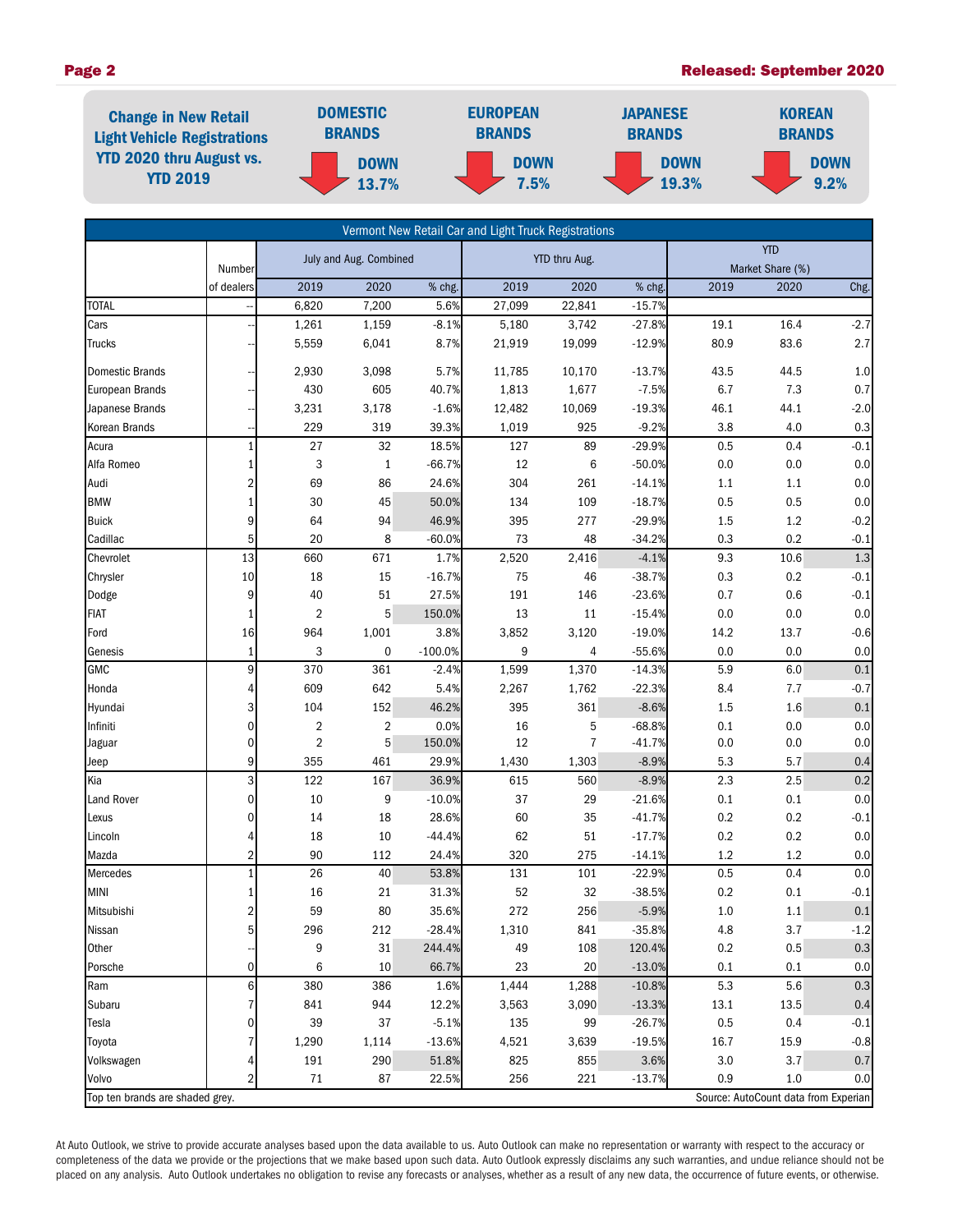Vermont and U.S. Market Share YTD 2020 thru August (Top 20 selling brands in state)



## Percent Change in Brand Registrations YTD 2020 thru August vs. YTD 2019 (Top 25 selling brands)





Registrations declined by less than 10% for Chevrolet, Mitsubishi, Hyundai, Jeep, and Kia. Volkswagen was up slightly.



Toyota, Ford, Subaru, Chevrolet, and Honda were market share leaders in Vermont

Data Source: AutoCount data from Experian.

Attribution notice: Any material quoted must be attributed to Vermont Auto Outlook, published by Auto Outlook, Inc. on behalf of the Vermont Vehicle and Automotive Distributors Association. Data source must also be shown as "Data Source: AutoCount Data from Experian." Please contact the association with any questions or comments regarding the publication.